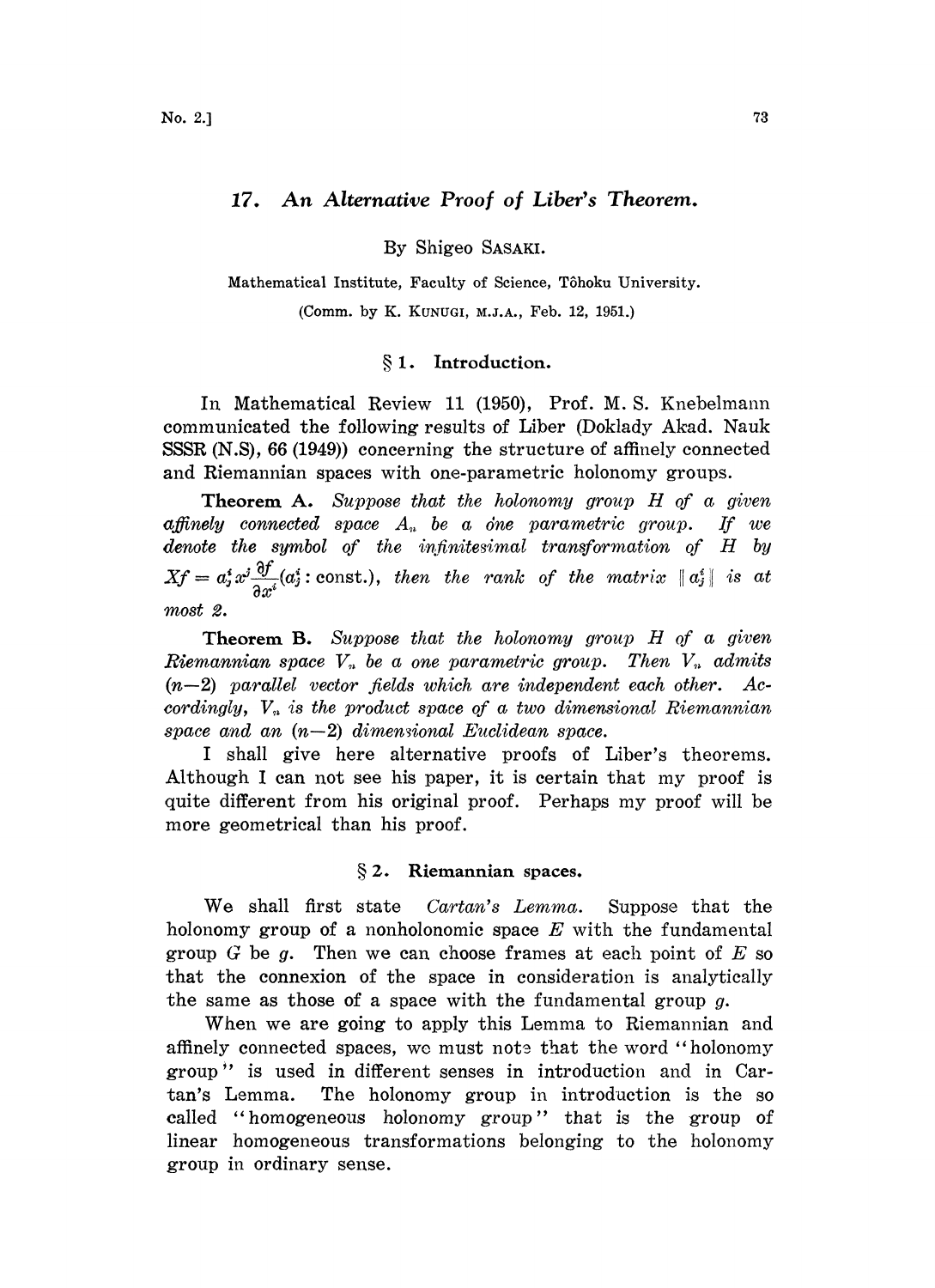74 S. SAShK. [Vol. 27,

Now, suppose that the holonomy group of a given Riemannian space  $V_n$  be a one parametric continuous group H (of rotations). Then on account of Cartan's Lemma, we can choose frames at each point of  $V_n$  so that the connexion of  $V_n$  is analytically the same as that of a space with the fundamental group  $H$ . We shall assume that orthogonal frames at each point of  $V_n$  are so chosen. If we denote by

$$
(1) \t Xf = a_{ij} x^i \frac{\partial f}{\partial x^j}, \t a_{ij} = -a_{ji},
$$

(where  $a_{ij}$  are constants) the generator of H and the equations. of definition of the connexion of  $V_n$  by

$$
dP = \omega^i e_i, \qquad \qquad de_i = \omega_{ij} e_j,
$$

then we obtain the following relation:

$$
(2) \t\t\t\t\t\omega_{ij} = a_{ij}\omega,
$$

 $(\omega)$  is a Pfaffian which appears as the proportionality factor). Putting the last equation ia

$$
\varOmega_{ij} = -\omega'_{ij} + [\omega_{ik}\,\omega_{jk}] \ ,
$$

we get

( <sup>3</sup> ) T2, -a;,

where dashes mean the exterior derivation of Pfaffians (differential forms of rank 1). Hence if we put

.( <sup>4</sup> .gv Av [%],

wet get

$$
(5) \t A_{ijkl} = a_{ij} B_{kl},
$$

where  $B_{kl}$  are components of a quantity defined by

$$
\omega'=-B_{kl}[\omega^k\omega']\,.
$$

On the other hand,  $A_{ijkl}$ 's satisfy the following relation:

- (6)  $A_{ijkl} = A_{klij}$ ,
- (7)  $A_{ijkl} + A_{ikli} + A_{jli} = 0$ .

If we use  $(5)$ ,  $(6)$  and  $(7)$ , we can easily see that the following relations hold good:

$$
(8) \t A_{ijkl} = a_{ij} a_{kl} B
$$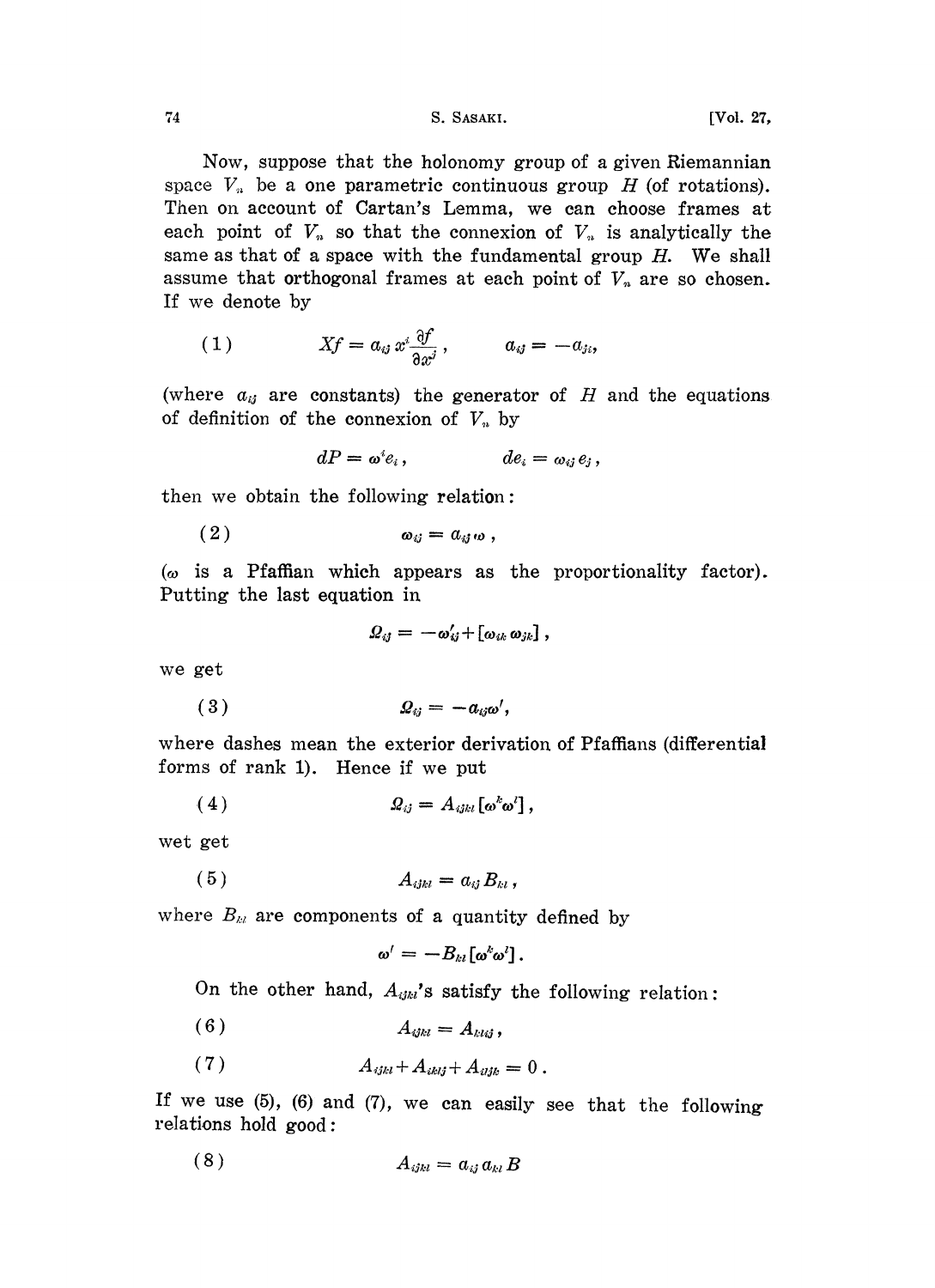No. 2.] An Alternative Proof of Liber's Theorem. <sup>75</sup>

$$
(9) \qquad a_{ij}a_{kl}+a_{ik}a_{lj}+a_{il}a_{jk}=0
$$

(9) shows that the bivector  $a_{ij}$  is simple. Hence if we perform suitable orthogonal transformations for orthogonal frames in consideration, we can give the generator  $Xf$  the following canonical expression:

$$
Xf = x^1 \frac{\partial f}{\partial x^2} - x^2 \frac{\partial f}{\partial x^1}.
$$

Accordingly, the holonomy group  $H$  fixes  $(n-2)$  mutually independent directions. Consequently, we know by [2], that the following theorem holds good:

Theorem 1. In order that a Riemannian space has one parametric holonomy group, it is necessary and sufficient that there exists a coordinate system such that the line element of the space in consideration reduces to the following canonical form:

$$
ds^2 = d\sigma^2 + (du^3)^2 + (du^4)^2 + \ldots + (du^n)^2,
$$

where we have put

$$
d\sigma^2 = g_{ab}(u^c) du^c du^b \qquad (a, b, c = 1, 2).
$$

Theorem 1 is essentially same as Theorem B in  $\S1$ .

## § 3. Affinely connected spaces.

Suppose that the holonomy group of a given affinely connected space  $A_n$  without torsion be a one parametric continuous group H (of central affine transformations). Then on account of Cartan's Lemma, we can choose frames at each point of  $A_n$  so that the connexion of  $A_n$  is analytically the same as that of a space with the fundamental group  $H$ . We shall assume that cartesian frames at each point of  $A_n$  are so chosen. If we denote by

xf ai. .

(where  $a_j^i$  are constants) the generator of H and the equations of definition of the connexion of  $A_n$  by

$$
dP = \omega^i e_i, \qquad \quad de_j = \omega^i_j e_i,
$$

then we obtain the following relation:

$$
\omega_j^i = a_j^i \omega.
$$

Putting the last equation in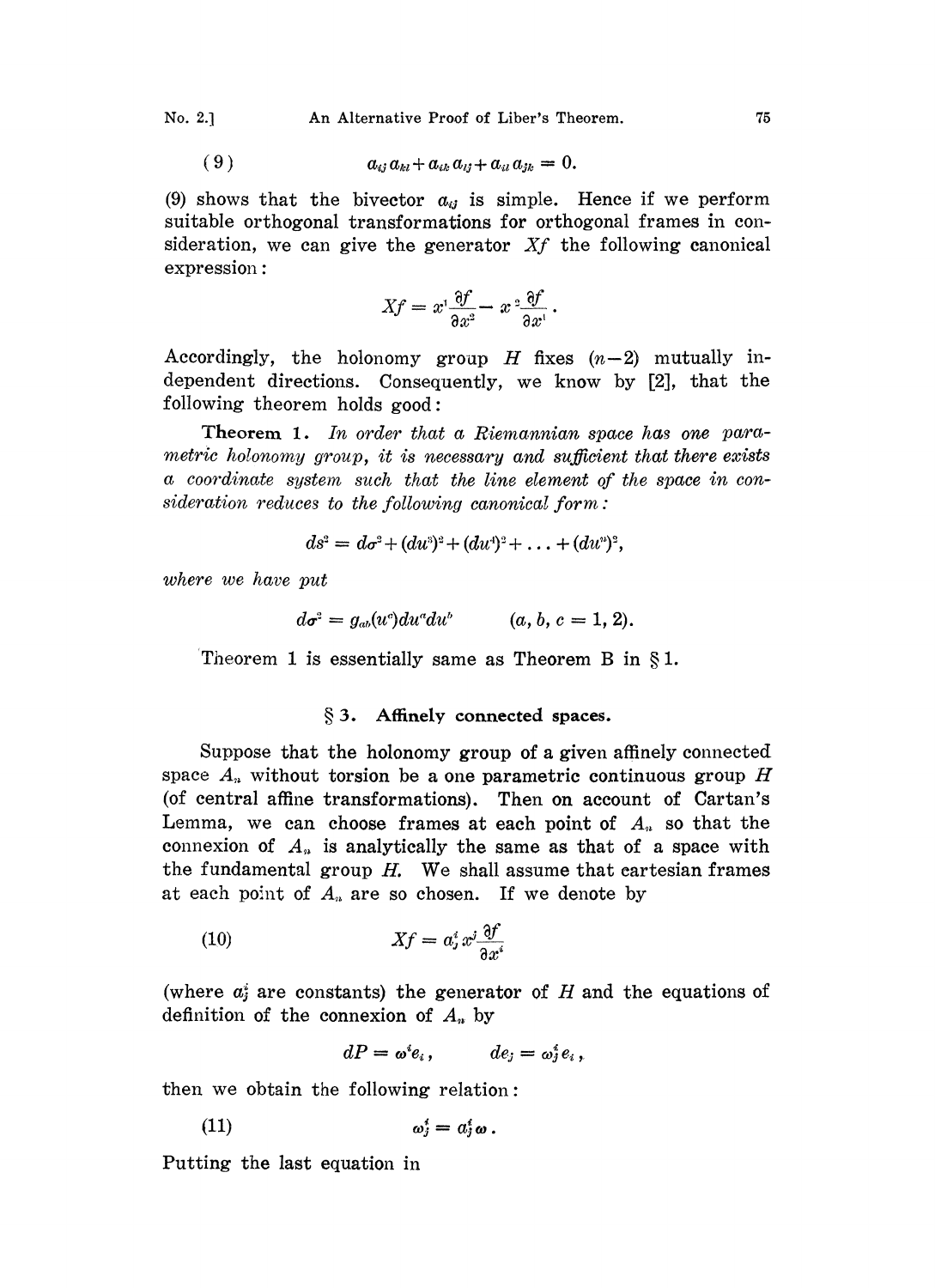76 S. SASAKI. [Vol. 27,

 $\varOmega_{j}^{i}=-\left(\omega_{j}^{i}\right)'+\left[\omega_{j}^{k}\,\omega_{k}^{i}\right]$ 

wet get

(12)  $Q_i^i = -a_i^i \omega'.$ 

Hence if we put

(13) 
$$
\mathcal{Q}_j^i = A_{jkl}^i [\boldsymbol{\omega}^k \boldsymbol{\omega}^l],
$$

we see that  $A_{jkl}^i$  has the following form:

(14) 
$$
A_{jkl}^i = a_j^* B_{kl}, \qquad (B_{kl} = -B_{lk}).
$$

However as  $A_{jkl}^*$ 's satisfy the relation

$$
A_{jkl}^i + A_{klj}^i + A_{ljk}^i = 0,
$$

we get finally the following relation:

 $a_i^i B_{kl} + a_k^i B_{li} + a_l^i B_{ik} = 0.$ (15)

Now, let us make some convention. In the first place we shall use two sets of indices i, j, k, l and a,  $\beta$ ,  $\gamma$ ,  $\delta$ , both take values  $1, 2, \ldots, n$ . But for the latter, we assume that they take some fixed values in each proposition. In the second place we shall denote the equation (15) for  $j=a, k=\beta, l=\gamma$  by  $E_{\alpha, \gamma}$ . In the third place, when a set of  $\frac{r(r-1)}{2}$  equations  $B_{a} = 0$   $(a, b=1,2... ,r)$ hold simultaneously, we shall say that "the assumption  $A_{12...r}$  is satisfied or holds good," and when at least one of  $B_{ab}$  does not vanish we shall say that " $A_{12...r}$  does not satisfied" or " $\overline{A}_{12...r}$  holds good." Finally, let us consider  $a_{\alpha}^{i}$  as homogeneous coordinates of a point  $a_{\alpha}$  in projective  $(n-1)$  space  $P_{n-1}$ .

Then we can easily obtain from (15) the following

Lemma  $L_1$ . If  $A_{12a}$  holds good the rank of the  $(3, n)$  matrix  $||a_1^i a_2^i a_3^i||$  is at most 2. In other words, the three points  $a_1, a_2, a_3$  are colliuear or some of them does not represent an actual point (for example  $a^*_{\sigma} \equiv 0$ . On the contrary, if  $A_{12\sigma}$  is satisfied, we can conclude nothing about its rank.

The remaining part of this paragraph is devoted to the proof of Theorem A. If the rank of the  $(n, n)$  matrix  $||a_i|| \leq 1$ , there remains nothing to prove. Hence we shall assume hereafter that the rank of  $||a_j||$  is at least 2, that is, there exist at least two distinct actual points among  $a_1, \ldots, a_n$  in  $P_{n-1}$ . We can assume without any loss of generality that  $a_1$  and  $a_2$  are distinct actual points.

First, if we assume that  $\overline{A}_{123}$  holds, then we can easily see, in virtue of  $E_{123}$  and our hypothesis on the point  $a_1, a_2$ , that  $B_{12} \neq 0$ . Hence  $a_3 = 0$  or the point  $a_3$  lies on the line joining  $a_1$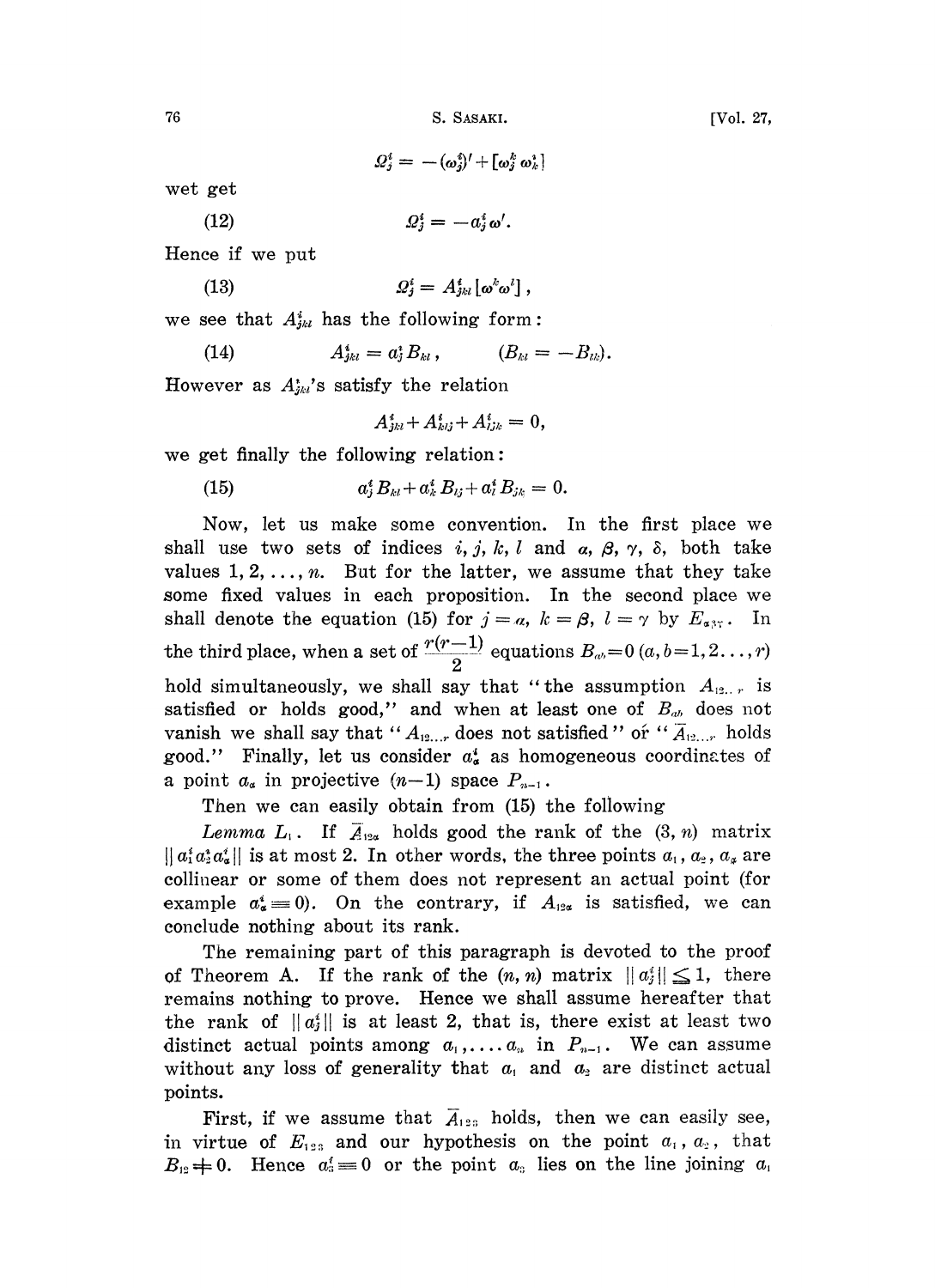and  $a_2$ . An analogous result follows also from the assumption  $\overline{A}_{124}$ . Accordingly, if  $\overline{A}_{123}$  and  $\overline{A}_{124}$  hold good, then the rank of the  $(4, n)$  matrix  $||a_1^i a_2^i a_3^i a_1^i||$  is equal to 2.

Now, it does not happen that  $A_{123}$  and  $A_{124}$  are satisfied. For, these assumptions lead us, on account of  $E_{124}$  immediately to a contradiction. Analogous fact holds good also for  $\overline{A}_{123}$  and  $A_{124}$ .

Lastly, if  $A_{123}$  and  $A_{124}$  hold simultaneously, then  $B_{34} = 0$ . For if we assume  $B_{34} \neq 0$ , then, by virtue of  $E_{134}$  and  $E_{234}$ , we meet a contradiction. Accordingly, we get the following

Lemma  $L_2$ . If the assumption  $\overline{A}_{1234}$  is satisfied, then the rank of the matrix  $||a_1^i a_2^i a_3^i a_4^i||$  is equal to 2. On the contrary, if  $A_{1234}$ is satisfied we can conclude nothing about its rank.

Noting the analogy between Lemmas  $L_1$  and  $L_2$  we want to prove Theorem A by mathematical induction. Let us first assume that Lemmas  $L_1, L_2, \ldots$  and  $L_{r-3}$  are true and prove  $L_{r-2}$ . We can first see that the following proposition is true:

(i)  $A_{12...r-1}$  holds good and the rank of the matrix  $\|a_1^i a_2^i \dots a_{r-1}^i\|$ is equal to 2, or

 $(i)'$   $A_{12...r-1}$  holds good, and we can conclude nothing about the rank of the matrix.

In the same way, we see

(ii)  $A_{12...r-2,r}$  holds good and the rank of the matrix  $||a_1^* a_2^* \dots$  $a_{r-2}^i a_r^i$  is equal to 2, or

(ii)'  $A_{12...r-2,r}$  holds good and we can conclude nothing about the rank of the matrix.

Analogous to the proof of Lemma  $L<sub>2</sub>$ , we can easily show. that only combinations (i), (ii) and (i)', (ii)' are possible and they lead to the

Lemma  $L_{r-2}$ . If  $\overline{A}_{12...r}$  holds good then the rank of the matrix  $\|a_1^i a_2^i \dots a_r^i\|$  is equal to 2. On the contrary, if  $A_{12...r}$  holds good, we can conclude nothing, about its rank.

On the other hand, the assumption  $A_{12...n}$  is equivalent that the affinely connected space in consideration is flat. Hence there remains only the case where the rank  $||a_i||$  is equal to 2. Consequently the proof of Theorem A is finished.

 $§$  4.

Let us denote the characteristic roots of the equation

$$
|a_j^i - \rho \delta_j^i| = 0
$$

by  $\rho_1$ ,  $\rho_2$ , ...,  $\rho_n$ . We assume that equal roots occupy consecutive position in this arrangement of roots. Then, performing a suitable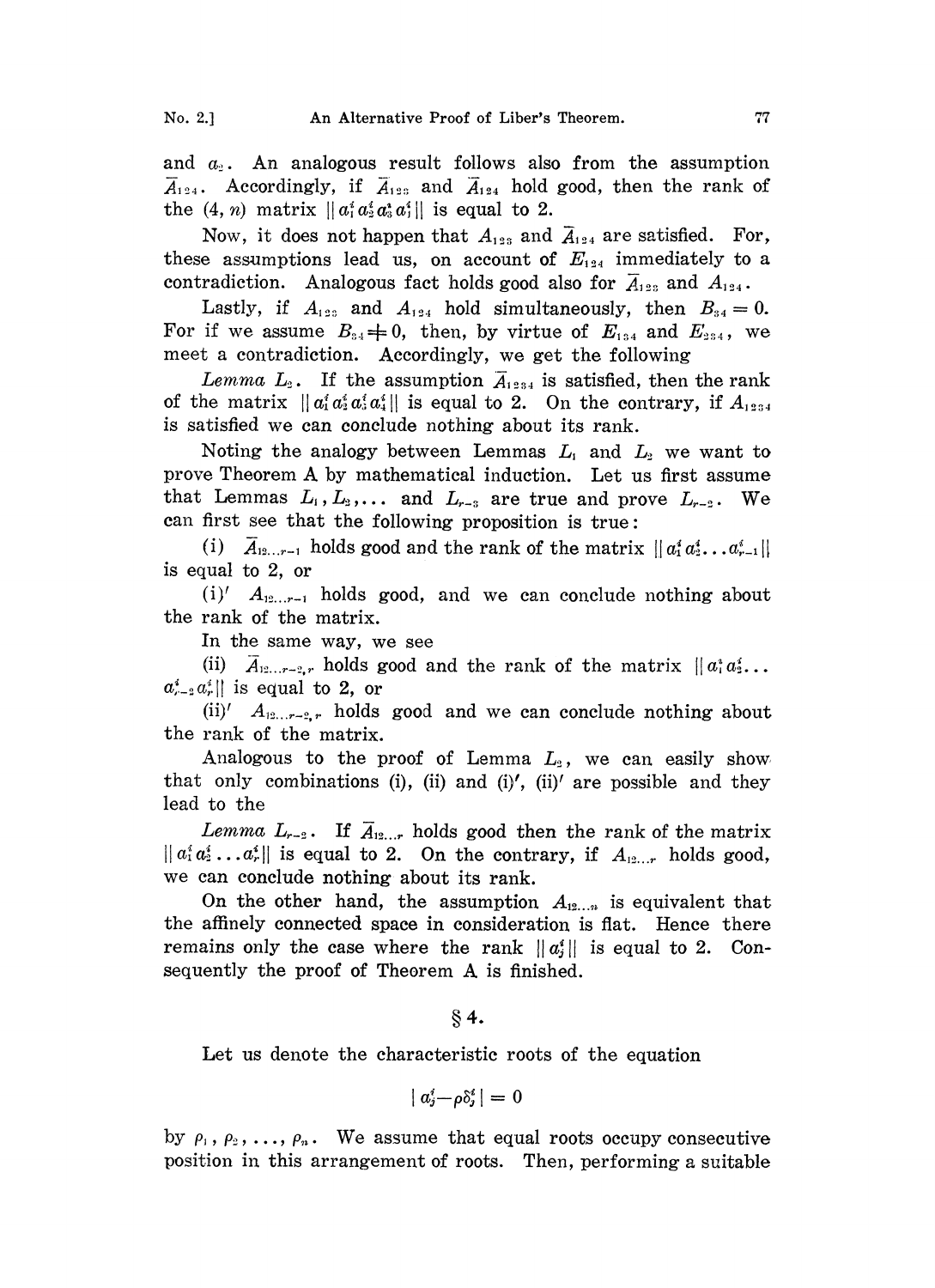linear coordinate transformation, we can reduce the matrix  $||a_j||$ to the following canonical form:



where  $e_i$  is 0 or +1 and when  $e_i = 1$ ,  $\rho_i = \rho_{i+1}$  (See [3]). However as the rank of the matrix is at most 2, only the following canonical forms are possible:

(I) The case where all  $e_i$  vanish. In this case the canonical form reduces to one of the type  $(I_0)$  or  $(I)$  of the next table of matrices.

(II) The case where just one of  $e_i$  does not vanish. In this case the canonical form reduces to one of the type  $(II_0)$ ,  $(II_1)$  or  $(II<sub>2</sub>)$ .

(III) The case where just two of  $e_i$  does not vanish. In this case the canonical from reduces to the type (III).

Table of Matrices.

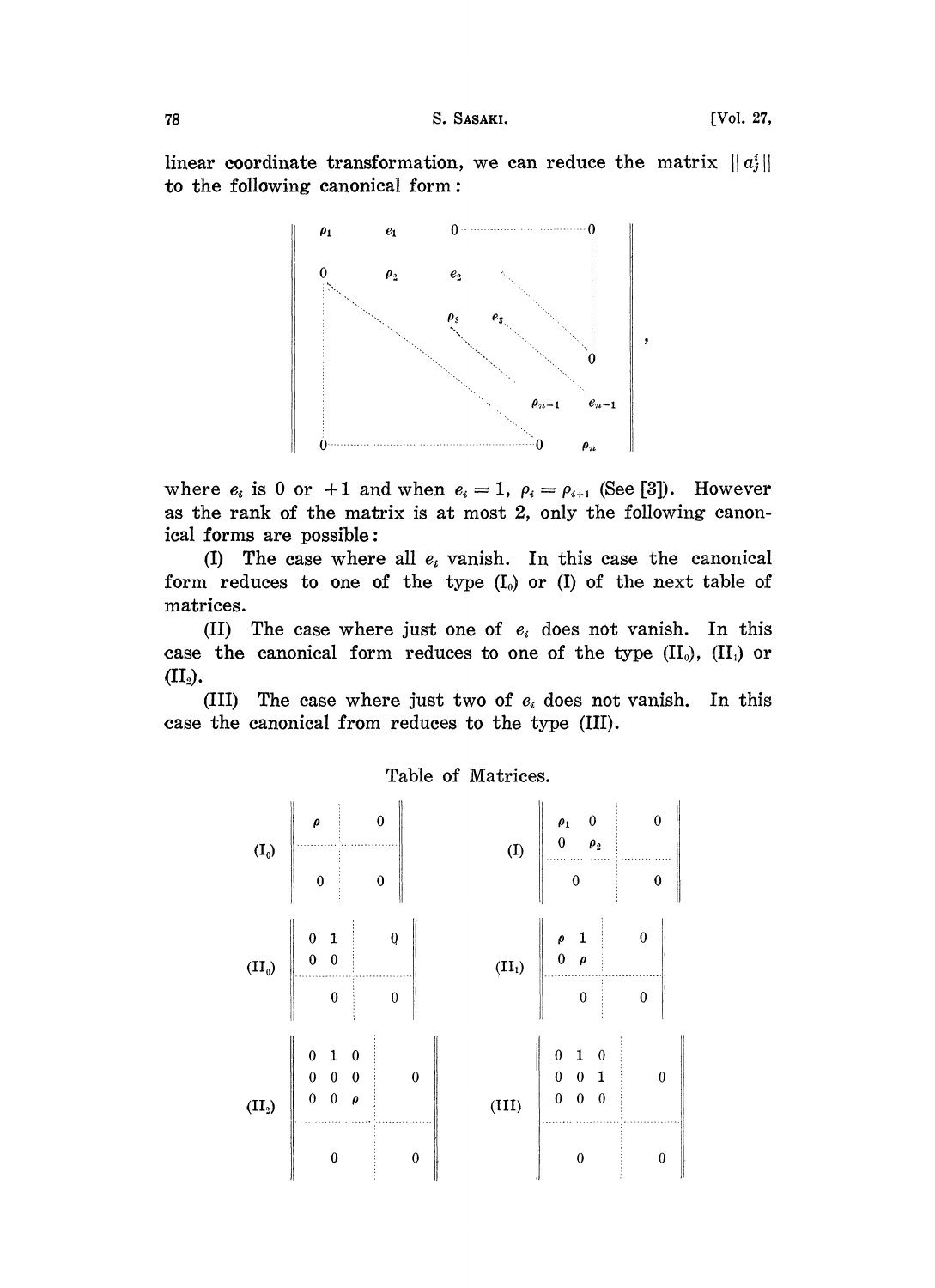Consequently, the generators of the corresponding holonomy groups are given as follows:

$$
(I_0) \t x^1 \frac{\partial f}{\partial x^1},
$$

(1) 
$$
x^{\scriptscriptstyle 1} \frac{\partial f}{\partial x^{\scriptscriptstyle 1}} + a x^{\scriptscriptstyle 2} \frac{\partial f}{\partial x^{\scriptscriptstyle 2}}, \qquad (a:\text{const.} \neq 0)
$$

(II<sub>0</sub>) 
$$
x^2 \frac{\partial f}{\partial x^1},
$$

(II<sub>1</sub>) 
$$
a\left(x^1 \frac{\partial f}{\partial x^1} + x^2 \frac{\partial f}{\partial x^2}\right) x^2 + x^2 \frac{\partial f}{\partial x^1}
$$
,

(II<sub>2</sub>) 
$$
x^2 \frac{\partial f}{\partial x^1} + a x^3 \frac{\partial f}{\partial x^2},
$$

(III) 
$$
x^2 \frac{\partial f}{\partial x^1} + x^3 \frac{\partial f}{\partial x^2}.
$$

Theorem 2. If the holonomy group of any affinely connected space  $A_n$  without torsion is one parametric group, then  $A_n$  admits at least  $(n-2)$  mutually independent parallel vector fields.

(The converse is not true in general).

Proof. We can easily see from the canonical forms of the matrix  $||a_i'||$  that the connexion of the space in consideration is given by one of the following equations:

$$
dP = \omega^i e_i
$$

$$
(I_0) \t de1 = \omega_1^1 e_1, \t de2 = 0, \t .... \t den = 0,
$$

$$
(1) \t de1 = \omega11 e1, de2 = \omega22 e2, de3 = 0, ..., den = 0,
$$

$$
(\mathrm{II}_0) \qquad de_1=0, \; de_2=\omega_2^1e_1, \; de_3=0, \; \ldots \ldots, \; de_n=0,
$$

(II<sub>1</sub>) 
$$
de_1 = \omega_1^1 e_1
$$
,  $de_2 = \omega_2^1 e_1 + \omega_2^2 e_2 de_3 = 0$ , ...,  $de_n = 0$ ,

(II<sub>2</sub>) 
$$
de_1 = 0
$$
,  $de_2 = \omega_2^1 e_1$ ,  $de_3 = \omega_3^3 e_3$ ,  $de_4 = 0$ , ...,  $de_n = 0$ ,

(III) 
$$
de_1 = 0
$$
,  $de_2 = \omega_2^1 e_1$ ,  $de_3 = \omega_3^2 e_2$ ,  $de_4 = 0$ , ...,  $de_n = 0$ .

Hence, we can easily conclude that the connexions of the type (I), (II) and (III) admit  $(n-1)$  and  $(n-2)$  mutually independent parallel vector fields respectively.  $Q.E.D.$ 

From the last theorem we can immediately obtain Theorem B as its corollary. For the one parametric group  $H$  of the type (III) there exists non-singular quadratic forms which are invariant under H. Hence the  $A_n$  may be regarded as a Riemannian space. (Cf. M. Abe [4]).